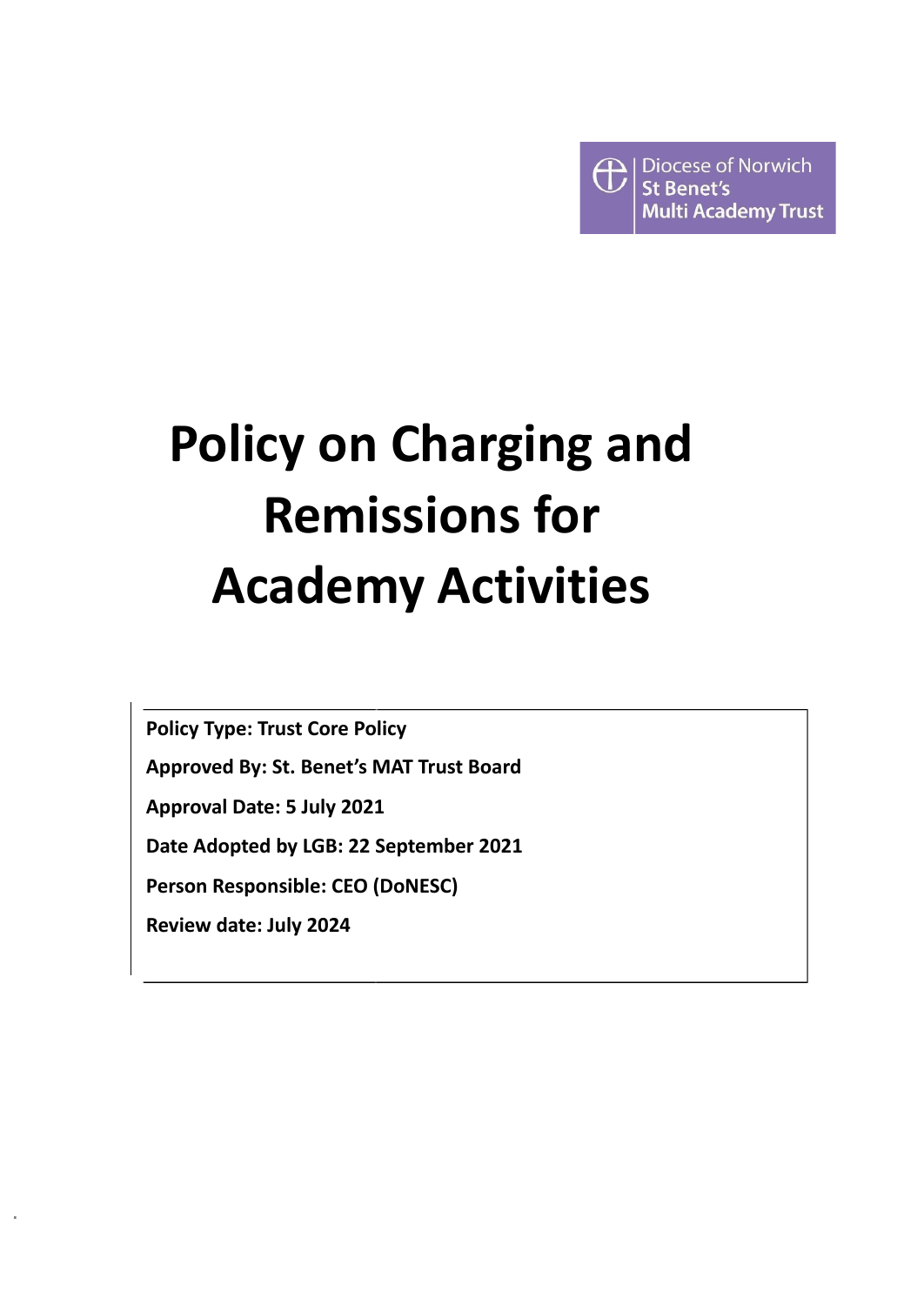# **Roles and Accountabilities**

The Diocese of Norwich St. Benet's Multi Academy Trust is accountable for all policies across its Academies. All policies, whether relating to an individual academy or the whole Trust, will be written and implemented in line with our ethos and values as articulated in our prospectus. We are committed to the provision of high-quality education in the context of the Christian values of responsibility, respect and dignity where individuals are valued, aspirations are high, hope is nurtured and talents released.

A Scheme of Delegation for each academy sets out the responsibilities of the Local Governing Body and Principal / Head Teacher. The Principal / Head Teacher of each academy is responsible for the implementation of all policies of the Academy Trust.

All employees of the Academy Trust are subject to the Trust's policies.

# **Purpose of Policy**

The purpose of this policy is to set out what charges can and cannot be made for activities in academies in the Diocese of Norwich St. Benet's Multi Academy Trust. The policy has been drawn up in accordance with Sections 449-462 of The Education Act 1996 which sets out the law regarding what charges can and cannot be made for activities in schools maintained by local authorities. This also applies to the Academy Trust as set out in our Funding Agreement with the Secretary of State.

# **Circumstances where no charge is made**

# **No charge will be made for:**

# **Education in School**

1. Education provided wholly or mainly during school hours.

2. Admission to school for children of compulsory school age.

3. Activities that are part of the entitlement curriculum (1) for all pupils, or are part of a prescribed examination syllabus, or part of Religious Education.

4. The supply of any materials, books and instruments or other equipment that are a requirement of the entitlement curriculum.

(1) The 'entitlement curriculum' is the learning activities and experiences that the academy will make available to all or any pupil that is provided wholly or mainly during school hours.

# **Transport**

5. Transporting registered pupils to or from the academy premises, where the local authority has a statutory obligation to provide transport.

6. Transporting registered pupils to other premises where the governing body or local authority has arranged for pupils to be educated.

7. Transport that enables a pupil to meet an examination requirement when he has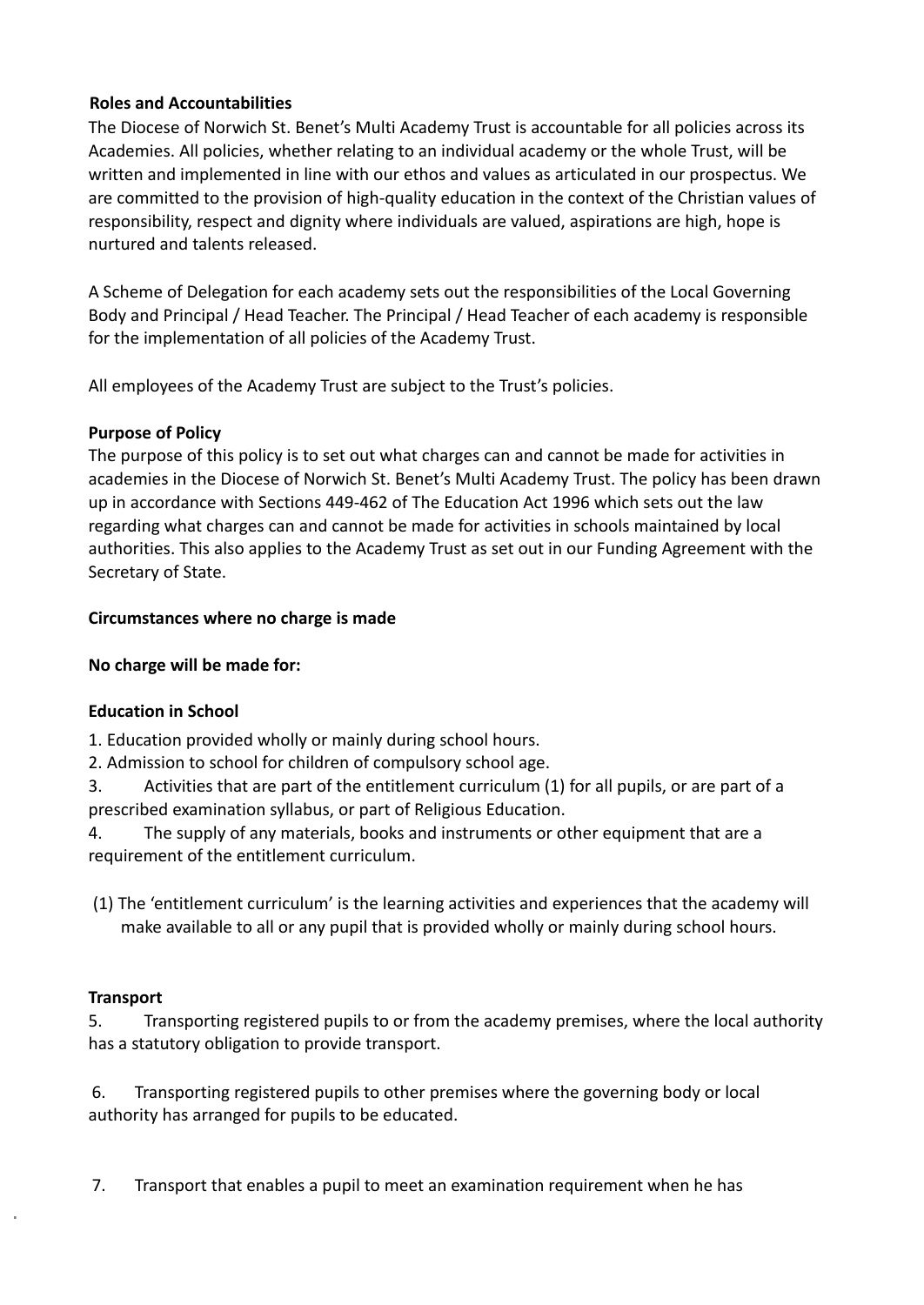been prepared for that examination at the academy.

8. Transport provided in connection with an educational visit, which is part of the entitlement curriculum.

## **Residential visits**

9. Education provided on any visit that takes place during school hours.

10. Education provided on any visit that takes place outside school hours if it is part of the entitlement curriculum, or part of a syllabus for a prescribed public examination that the pupil is being prepared for at the school, or part of religious education.

#### **Music Tuition**

11. Children learning to play musical instruments as part of the entitlement curriculum; or part of a syllabus for a prescribed public examination that the pupil is being prepared for by the school, or part of religious education;

12. Cost associated with preparing a pupil for an examination.

## **Examination Fees**

13. Entry for a prescribed public examination if the pupil has been prepared for it at the school.

# **Circumstances where the school may charge parents**

#### **Optional Extras**

Charges may be made for other activities known as 'optional extras'. Where an optional extra is being provided, a charge may be made for providing materials, books, instruments, or equipment as follows:

#### **Education**

14. Activities that take place mainly or wholly out of school time if they are not part of the entitlement curriculum, not part of a syllabus for a prescribed public examination that the pupils are being prepared for at the academy and not part of religious education.

15. Materials used in practical subjects and project assignments provided parents have agreed in advance that they or the pupil wish to keep the finished product e.g. ingredients or materials. Music Tuition

16. Musical instrument tuition provided to individual pupils or to a group of not more than four pupils if the teaching of music tuition is not part of the entitlement curriculum.

# **Transport**

17. Transport that is not required to take the pupil to school or to other premises where the governing body have arranged for the pupil to be provided with education.

#### **Examination Fees**

18. An examination that is independent of the academy curriculum, but the academy arranges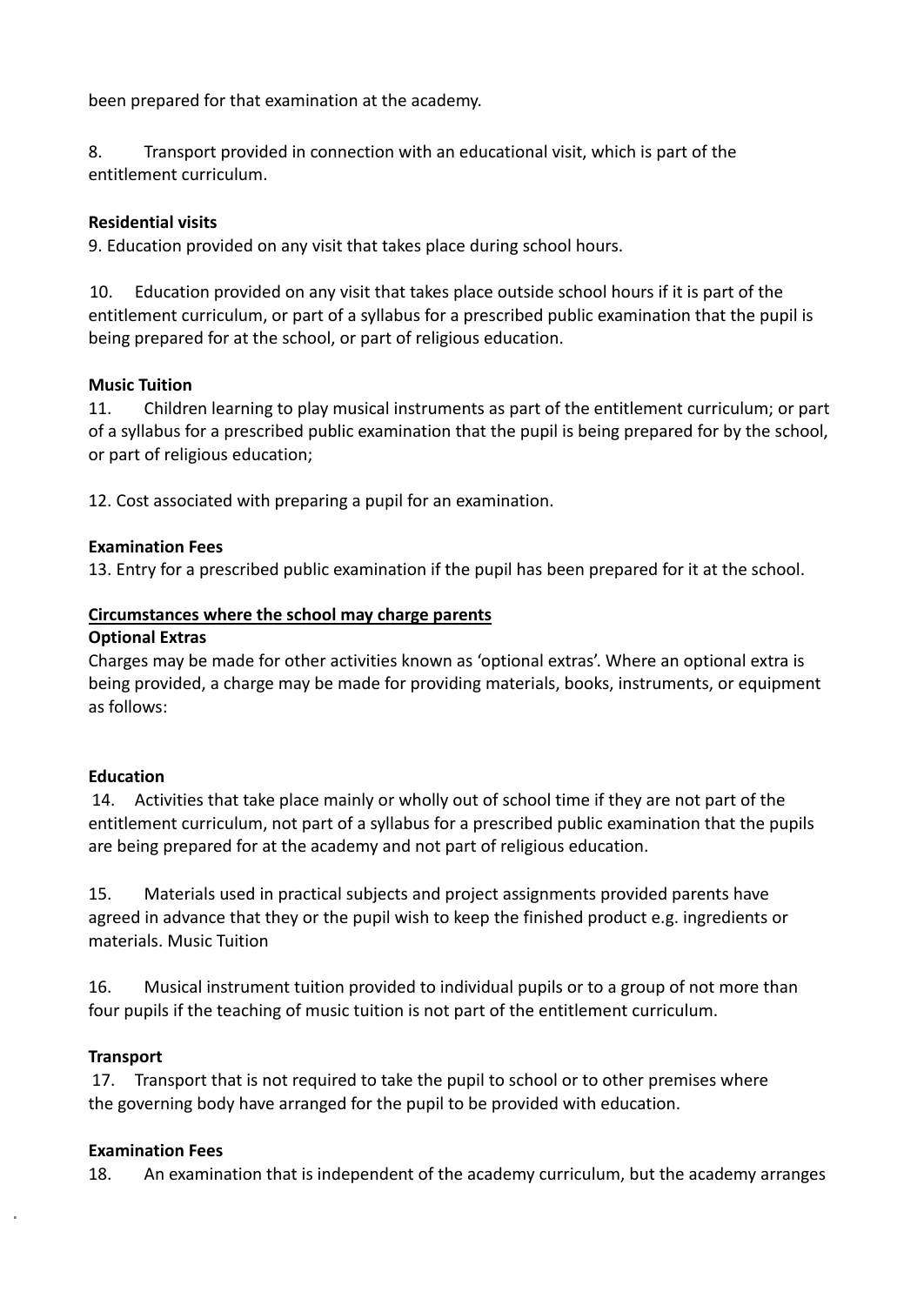for the pupil to take it.

## **Board and Lodgings**

19. The cost of board and lodging for residential trips, even when taking place largely during school time. (Pupils whose parents are in receipt of certain benefits are exempt from paying the cost of board and lodging).

## **Extended Schools**

20. Extended day services offered to pupils, for example breakfast club, after school clubs, homework clubs.

21. Additional nursery sessions over and above the free entitlement provided by the school.

## **Community Facilities**

22. Facilities used by the Local Community, for example holiday childcare or swimming pool sessions.

## **Voluntary Contributions**

23. Although schools cannot charge for school time activities, voluntary contributions may be sought from parents for activities that supplement the normal academy curriculum. Requests to parents for voluntary contributions will state that:

- there is no legal obligation to make a voluntary contribution;
- pupils will not be excluded through parents' inability or unwillingness to pay;
- pupils of parents who cannot contribute will not be treated any differently;
- where there are not enough voluntary contributions to make the activity possible and there is no way to make up the shortfall, the activity will be cancelled.

24. Requests made for voluntary contributions made in respect of individual pupils must not include any element of subsidy for any other pupils wishing to participate in the activity whose parents are unwilling or unable to pay the full charge.

#### **Remissions**

25. Parents whose children are eligible for free school meals will be exempt from paying the cost of board and lodging of a residential trip.

26. The governing body may wish to remit in full or in part, the cost of other activities for parents in certain circumstances.

# **Supplementary Information**

27. Parents can be invited to equip their child with items of personal equipment intended for use solely by their child such as Uniform, P.E. Kit, Calculators, and Pens etc.

#### **Breakages and Damage**

28. Where a student's behaviour results in damage to school property or equipment, parents may be asked to pay for the necessary repair or replacement. Each incident will be dealt with on its own merit and at the academy's discretion.